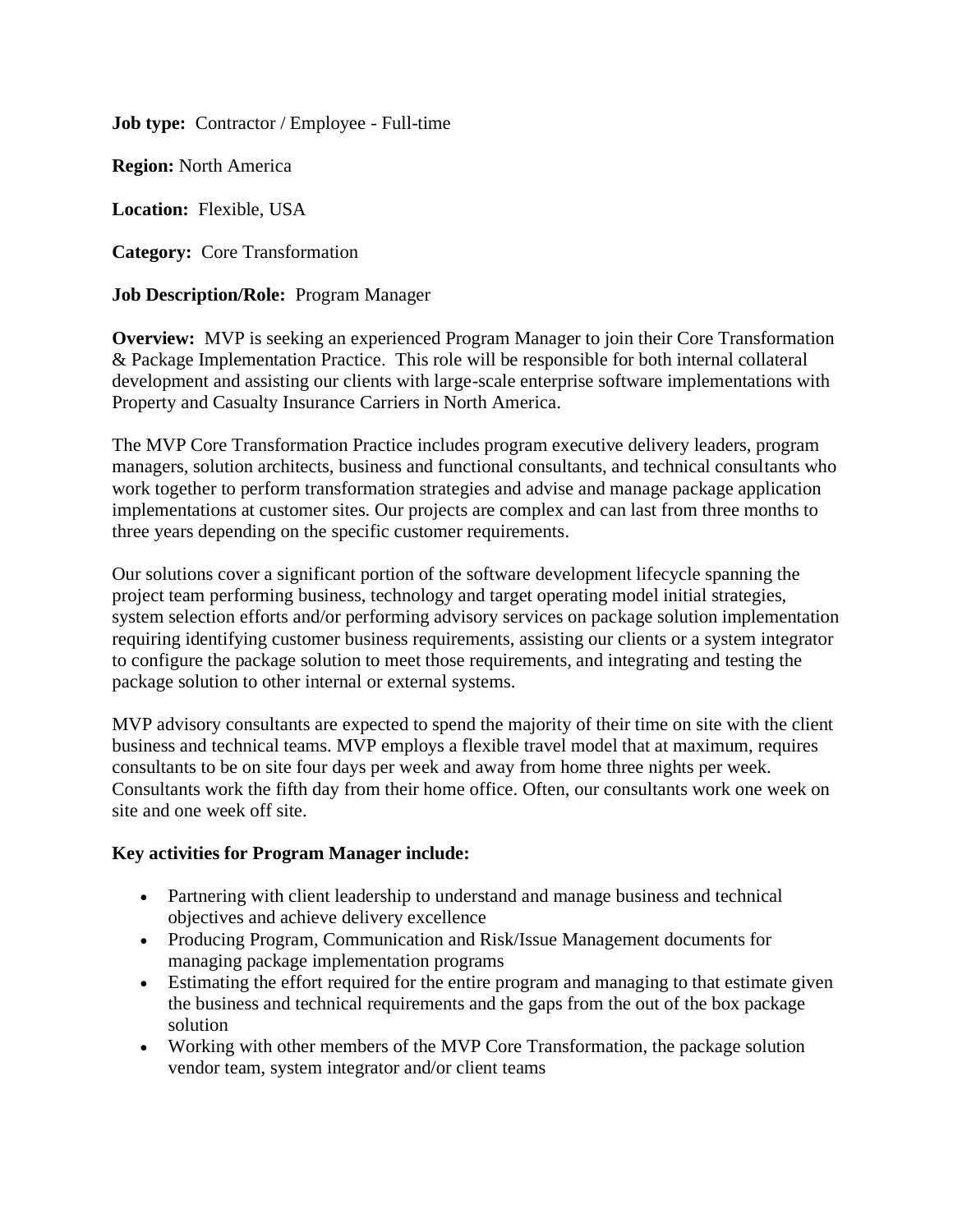- Working side by side with our customers, coaching and mentoring MVP and / or customer team members working on the package implementation program
- Ensuring key insurance client stakeholders are identified and kept informed of the initiatives progress and the expected outcomes
- Staying abreast of current business and industry trends relevant to the client's business
- Demonstrating in-depth program management, agile methodology, business and technical capabilities and professional knowledge of the P & C Insurance Industry.
- Demonstrating ability to assimilate to new knowledge.
- Possess good business acumen.

## **Required skills/experience:**

- Professional consulting experience or equivalent business experience
- 10 years' relevant experience as Program Manager
- 5+ years of delivery experience working within multiple project teams working on transformation efforts within the Insurance Property and Casualty (P&C) space
- Demonstrated ability to build trust and manage high level, executive relationships
- Demonstrated ability to manage and supervise teams of business and technical advisors through all phases of the project lifecycle, including requirements definition, configuration/integration/conversion activities and testing
- Strong written and verbal communication, presentation, client service and business writing skills
- Ability to research client inquiries and emerging issues, including regulations, industry practices, and new application technologies
- Experience in the following areas: Program/project management and implementation planning (PMO), Client Relationship Management and Business Development, Definition of business and technical requirements, System selection and implementation support, Quality assurance and testing and/or Business and IT process reengineering
- Experience with Scrum or other Agile development methodologies is a plus
- Previous Project experiences in P&C Claims, Policy Administration, Billing or Financial System implementations, P&C Business/Operations Transformation, P&C System Selection and evaluation, P&C Business Process Reengineering, Financial Reporting and/or Business intelligence/decision support
- Experience with configurable package solution software such as Guidewire, CSC, Fiserv, Accenture, Innovation Group, Insurity, SAP and/or similar is desired
- Demonstrated track record as a consulting business team member or lead
- Experience coaching and mentoring teammates

**Why MVP?** MVP is one of the fastest growing independent consulting firms in the Insurance space. As a team, our mission is to provide distinguished advisory services to our clients to gain full reference-ability – this excellence approach guides us in all that we do. Our team values are Honesty & Integrity, Loyalty, Team focus, Engaged, Client Driven, Solution Centered and most of all Fun Loving. MVP offers its consultants a diverse work environment that allows them to continually work on the cutting edge of Insurance Technology advancements. Our goal is to be the top insurance consulting company in the eyes of our small and medium sized insurance